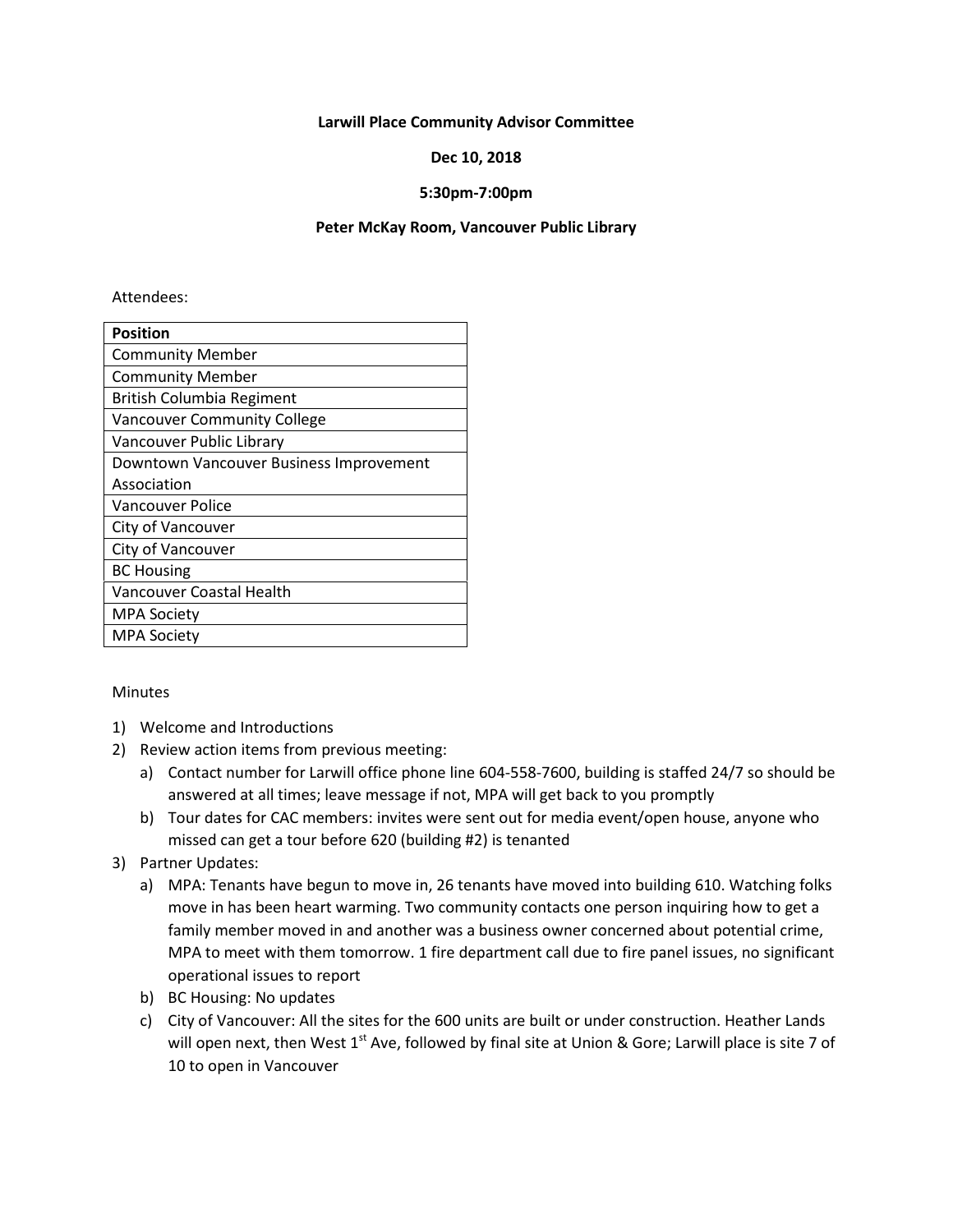- d) VCH Update Continuing to meet with MPA to organize health services to support clients. Leadership changes, new director who may attend future CAC meetings
- e) VPD Update North Shore realtors have blanket drive every year, VPD has been collecting some, will drop off to the site tomorrow
- f) VCC Update Making Christmas gift baskets (tooth brushes, hair products, gift certificates for bakery) for tenants.
- g) VPL Update Providing welcome bags for the tenants, no changes seen at library from security perspective
- h) DVBIA: Members are saying increase in camping and homeless individuals on the streets in the downtown which is common for winter. Question around tracking of trends with homeless individuals, City staff noted City has data on people who are homeless through the annual homeless count. City also has dedicated CoV outreach staff that are out daily to connect with folks directly to connect them with services and build relationships.
- i) BCR Update Regiment is stood down until after Christmas not many people on site, soldiers' dinner was held past Saturday.
- j) Community member updates- Some discussion about whether QE theatre would join CAC (offer has been made, waiting to hear back), opportunities for community interaction, and questions around donations; No community impact noted from Larwill Place

### **Questions**

# *Q: Why are buildings not fully tenanted yet?*

*A:* Best practices have shown that gradual move-ins help in ensuring successful tenancies. It is less stressful on tenants and staff if it happens slowly, it allows staff to get to know everyone moving in and assess their needs and supports accordingly. Priority is being given to the most vulnerable, and MPA is working to get as many people in as quickly as possible

# *Q: How often are homeless counts conducted?*

*A:* Homeless counts are done annually in Vancouver always in March. Anyone can volunteer to participate in this- they would be trained by the City of Vancouver. Across Metro Vancouver they are done every three years. Does the count include people in campers? Yes it does. They are counted in the homeless count and the city's outreach staff does connect with them throughout the year as well.

# Q: What is the difference between Social Housing and Supportive Housing?

social housing is a building that is owned by government or non-profit where tenants must meet a income limit to qualify, among other eligibility criteria. The focus of social housing is affordability, and for more independent tenants, although sometimes there may be low level of supports offered on site. Supportive Housing buildings are a form of social housing but an additional layer of support is provided by the operator (life skills, food program, employment assistance, etc)

# *Q: Can we do a drive for items from community members now or should we wait until after Xmas?*

Donations are always welcome (with the caveat that they are appropriate and functional items, not damaged items) but especially during Christmas time. MPA is setting up a donations room at the site to help with any items that tenants are in need of, and support from the community is greatly appreciated